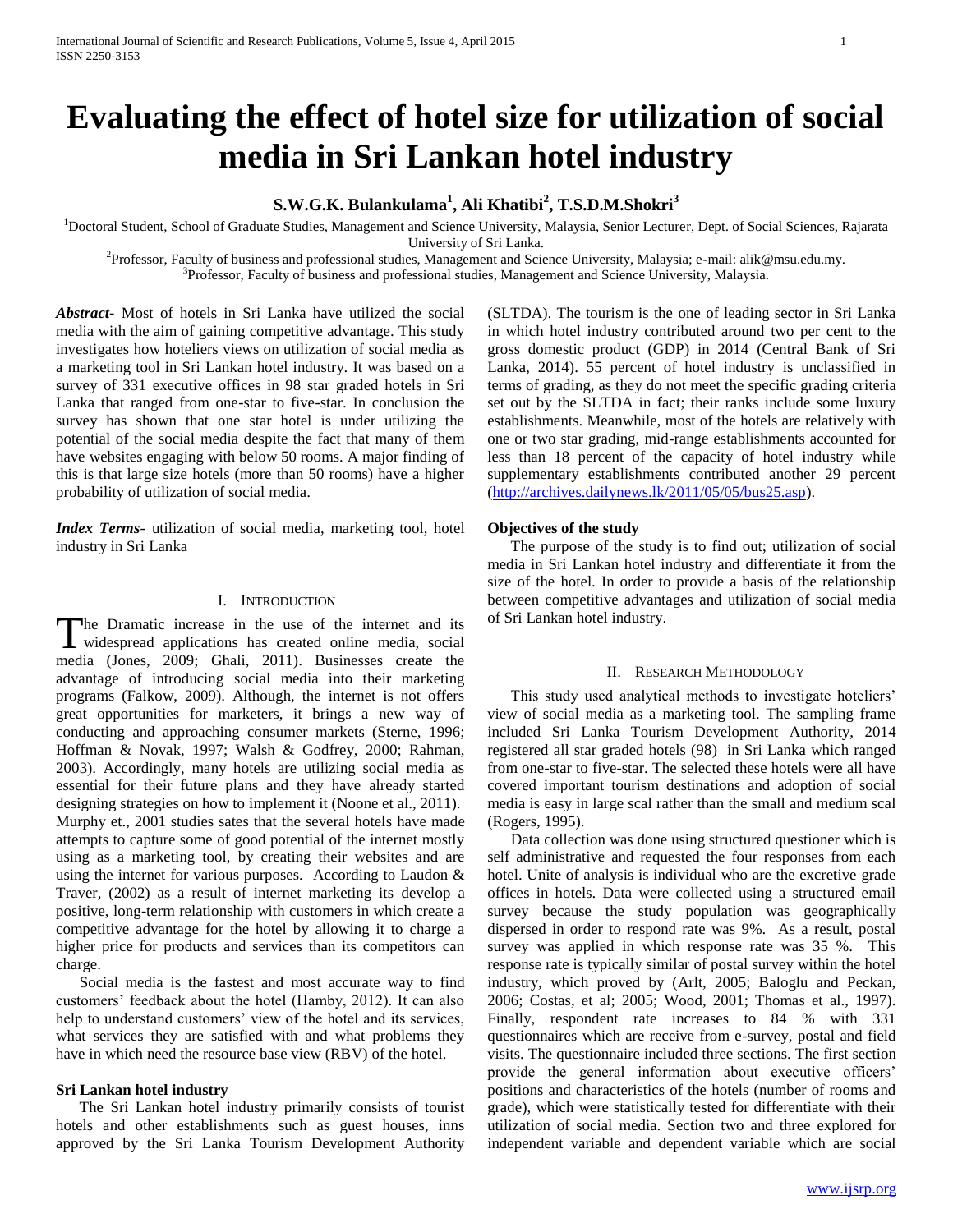media utilization and competitive advantage. Data analysis was performed using SPSS 16 statistical software. The current study was conducted to determine whether hotel size and grade influence the utilization of social media.

## **Problem statement**

 All the positive signs in the tourism sector of the Sri Lankan economy have a direct positive impact on the hotel sub-sector. Hoteliers need to market their facilities improving their advantage through the online marketing. The internet is a major platform for enhancing business processes especially marketing activities in which social media can employ as a marketing tool.

In Egypt, Syria and Lebanon, which are major tourism destinations in the Arab region, the internet is used mainly as a marketing tool in hotel industry (El Said & Hone, 2005). Further, social media successfully utilize by the Gana (Ogbeh and koku, 2009) USA and UK (Nassar, 2012) is also as a marketing strategy.

 As competition becomes vicious in the hotel industry in Sri Lanka are taking the social media to facilitate their businesses. Currently, there is escalating demand for hotels that meet international standards especially in the emerging markets. In view of the above, the main problem of this study is, Sri Lankan hotels can improve competitive advantage of the opportunities the social media offers to market their facilities and services? For the above problem, the main purpose of the study is to find out what way social media marketing strategies are being pursued by hotels in Sri Lanka.

## III. RESULT AND DISCUSSION

#### **Characteristics of Sri Lankan hotel industry**

 The first part of the questionnaire includes the hotel category, hotel size and educational level of hotel management. Absorbing these characteristics of hotel industry, which was utilized the social media for creating the competitive advantages improving their customer satisfaction and organizational performance. In order to that examine, the association between utilization of social media and competitive advantages in hotel industry because social media can be used to enhance the resources and capabilities of the firm (Perveje, 2011).

| MeanUSM Pearson Correlation |
|-----------------------------|

**Table1: Correlations**

|         |                     | MeanUSM   | MeanCA     |
|---------|---------------------|-----------|------------|
| MeanUSM | Pearson Correlation |           | $.752$ $*$ |
|         | $Sig. (2-tailed)$   |           | .000       |
|         | N                   | 331       | 331        |
| MeanCA  | Pearson Correlation | $.752$ ** |            |
|         | $Sig. (2-tailed)$   | .000      |            |
|         | N                   | 331       | 331        |
|         |                     |           |            |

\*\*. Correlation is significant at the 0.01 level (2-tailed).

 Vale of Pearson correlation is 0.752 between utilization of social media and competitive advantages as a result which reflect the strong positive association between the variables (Chinna, Karuthan and Yuen, 2012). According to the test for Homogeneous in table 2 and 3, there is no difference in utilization of social media in star graded all the means USM are in one subset. But, there is a difference in utilization of social media in hotel size in which mean USM is in the two subset (Table 3).

| <b>Table 2: MeanUSM</b> |               |        | <b>Table 3: MeanUSM</b> |             |     |        |               |  |
|-------------------------|---------------|--------|-------------------------|-------------|-----|--------|---------------|--|
|                         | <b>Star</b>   | Subset |                         |             |     | Subset |               |  |
|                         | grade N       |        |                         |             |     |        |               |  |
| Tukey HSD <sup>a</sup>  | 1 Star 66     | 4.2081 |                         | <b>FSIS</b> | N   |        | $\mathcal{P}$ |  |
|                         | $2$ Star $90$ | 4.2431 | Tukey HSD <sup>a</sup>  | Below 50    | 106 | 4.2109 |               |  |
|                         | 3 Star 46     | 4.2451 |                         | $51 - 100$  | 125 | 4.2397 | 4.2397        |  |
|                         | 4 Star 77     | 4.2562 |                         |             |     |        |               |  |
|                         | 5 Star 52     | 4.3415 |                         | Above 101   | 100 |        | 4.3206        |  |
|                         | Sig.          | .107   |                         | Sig.        |     | .762   | .121          |  |

Means for groups in homogeneous subsets are displayed.

Based on observed means.

## **Level of Education in hotel industry**

 The level of education was categories as Degree, Diploma, O/L, A/L and Other. The levels of education provided in this study are in accordance to tertiary education provisions in Sri Lanka.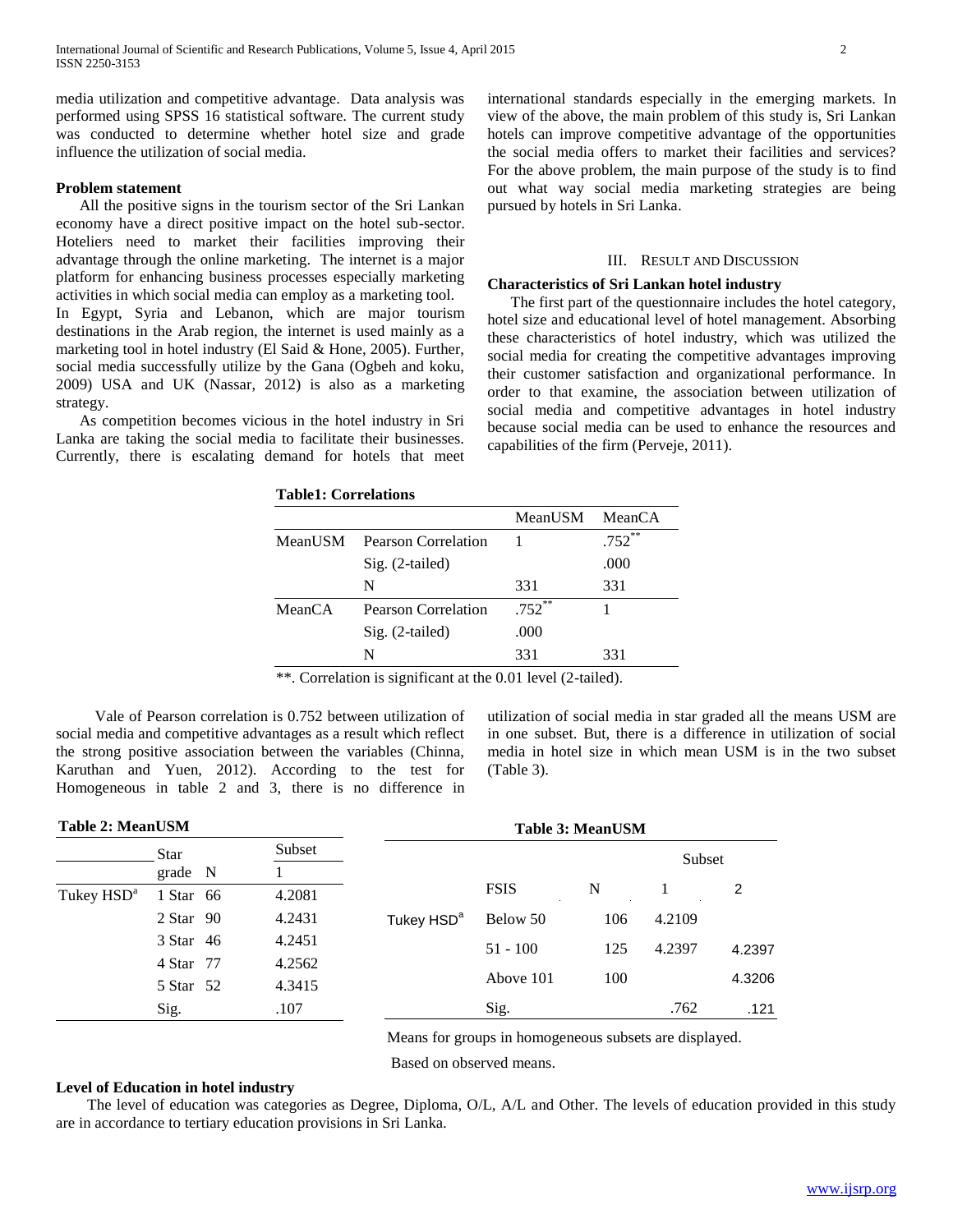|         |          | N   | Percent |
|---------|----------|-----|---------|
| MeanUSM | Degree   | 141 | 42.59 % |
|         | Diploma  | 34  | 10.3 %  |
|         | O/L, A/L | 100 | 30.2 %  |
|         | Other    | 56  | 16.9%   |
|         | Total    | 331 | 100 %   |

**Table 4: Respondents Educational Level**

## Source: field data, 2014

 The educational level of hotel management indicates that most of the executive officers had degree representing 42.5 %, 10.0 % had diploma while 30 % with qualification of secondary education (O/L, A/L) and 16.9 % of the hotel managers had qualified with hotel school training. In order to that most of the managers of hotel industry who, are qualified with a degree which evidence from the study of Ogbeh and Koku, 2011.

#### **Hotel grades**

 Hotels were categories base on their star ratings which are depending on the guidelines of Sri Lanka Tourist Development Authority (SLTDA).

|            | Responses |         | SLTDA register |         |
|------------|-----------|---------|----------------|---------|
|            | MeanUSM   |         | Total          |         |
| Star grade | N         | Percent | N              | Percent |
| 1 Star     | 66        | 19.9 %  | 21             | 21.4 %  |
| 2 Star     | 90        | 27.2 %  | 27             | 27.5 %  |
| 3 Star     | 46        | 13.9 %  | 14             | 14.2 %  |
| 4 Star     | 77        | 23.3 %  | 22             | 22.4 %  |
| 5 Star     | 52        | 15.7 %  | 14             | 14.2 %  |
| Total      | 331       |         | 98             |         |

## **Table 5: Hotel Category**

Source: field data 2011

 Most of the execurtive grade officers (27.2 % and 23.3 %) were from 2 star and 4 star hotels respectively. 19.9 % of the officers were from 1 star hotel and 15.7% of the respondents were from 5 star hotels. Contribution from the 2 star hotels in the star category is high in Sri Lankan hotel industry which is same in Ganian hotel industry  $(N = 30)$  to which proved the evidence from Ogbeh and Koku, 2011.

#### **Hotel Size**

 Hotels size was classified as; below 50 rooms, 51 to 100 rooms and above 101 rooms based on the previous literature (Ogbeh and Koku, 2011; Nassar, 2012). It presents the representing number of the utilization of social media with the grade and size of hotels. The distributions of the size of hotels are shown in table 7.

## **Table 6: Hotel grads and Hotel Size**

|              |                       |          | Grads          |        |        |        |                 |       |         |
|--------------|-----------------------|----------|----------------|--------|--------|--------|-----------------|-------|---------|
| No           | <sub>of</sub> MeanUSM |          | 1 Star         | 2 Star | 3 Star | 4 Star | 5 Star          | Total | Total % |
| rooms        | N                     | Percent  | N              | N      | N      | N      | N               | N     | Percent |
| Below 50     | - 106                 | 32.0 %   | 17             | 13     | 04     |        | $\qquad \qquad$ | 34    | 34.6    |
| $51 - 100$   | 125                   | 37.7 %   | 05             | 11     | 05     | 11     | 01              | 33    | 33.7    |
| Above<br>101 | 100                   | $30.2\%$ | 0 <sub>1</sub> | 04     | 06     | 09     | 11              | 31    | 31.7    |
| Total        | 331                   | 100\%    | 23             | 28     | 15     | 20     | 12              | 98    | 100     |

Source: field data, 2014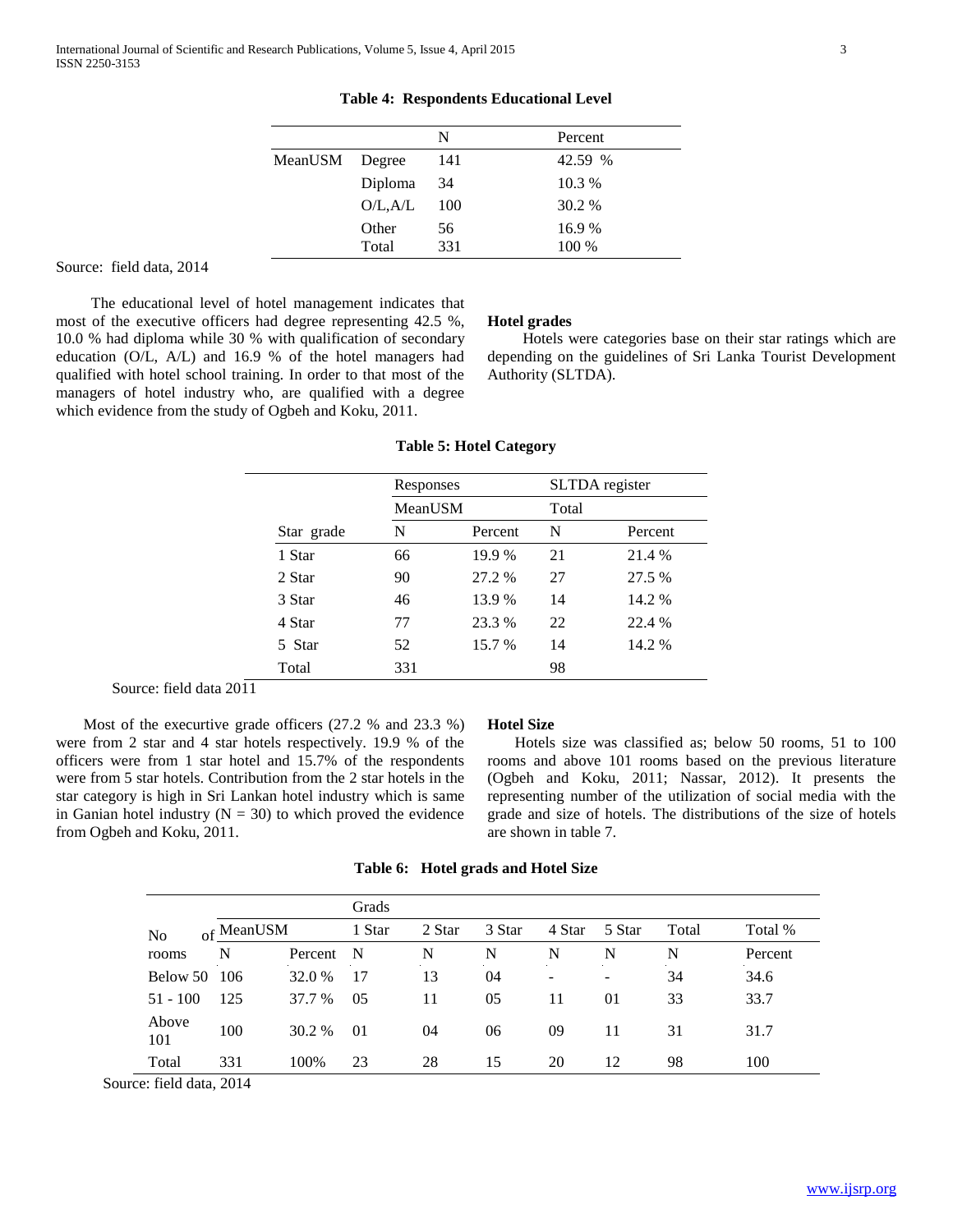Of the three broad categories described within the study there seems to be an equal representation. 37.7 % of the executive officers were from hotels with rooms from 51 -100,

**Table 7: Descriptive Statistics**

|             |        | Dependent Variable: MeanUSM |     | Table of Descriptive Statistics |        |                |     |  |  |
|-------------|--------|-----------------------------|-----|---------------------------------|--------|----------------|-----|--|--|
| <b>Star</b> |        |                             |     | Dependent Variable: MeanUSM     |        |                |     |  |  |
| grade       | Mean   | Std. Deviation              | N   | <b>FSIS</b>                     | Mean   | Std. Deviation | N   |  |  |
| 1 Star      | 4.2081 | .25414                      | 66  |                                 |        |                |     |  |  |
| 2 Star      | 4.2431 | .28034                      | 90  | Below 50                        | 4.2109 | .24758         | 106 |  |  |
| 3 Star      | 4.2451 | .30607                      | 46  | $51 - 100$                      | 4.2397 | .30984         | 125 |  |  |
| 4 Star      | 4.2562 | .33079                      | 77  | Above 101                       | 4.3206 | .34538         | 100 |  |  |
| 5 Star      | 4.3415 | .35808                      | 52  |                                 |        |                |     |  |  |
| Total       | 4.2549 | .30558                      | 331 | Total                           | 4.2549 | .30558         | 331 |  |  |

Source: field data, 2014

Source: field data, 2014

2012.

 Comparatively, social media usage in one star hotel is low which is engaging with below 50 rooms, while the usage of social media was common for three-star, two- star and four-star hotels. The highest utilization of social media was recorded from

five-star hotels, irrespective of hotel size which is proved evidence by the study Nassar, 2012. In order to that there is a difference on utilization of social media by the firm size.

hotel rooms from below 50 and above 101 were both 32.18% result as it is from the studies Ogbeh and Koku, 2011; Nassar,

**Table 8: Descriptive Statistics**

## Graph 1:

## Estimated Marginal Means of MeanUSM



Source: Elaboration of author

 Most of one and two star hotels in Sri Lanka with below 50 rooms while 24 % of 2 star hotels are below in 100 rooms. Three, four and five star hotels engaged with more than 50 rooms in which all the five star hotels' size is above 101 rooms.

Therefore, social media usage is familiar for the large hotel in Sri Lanka. This is state from the study of hotel industry in UK, USA and Egypt (Nassar, 2010 ).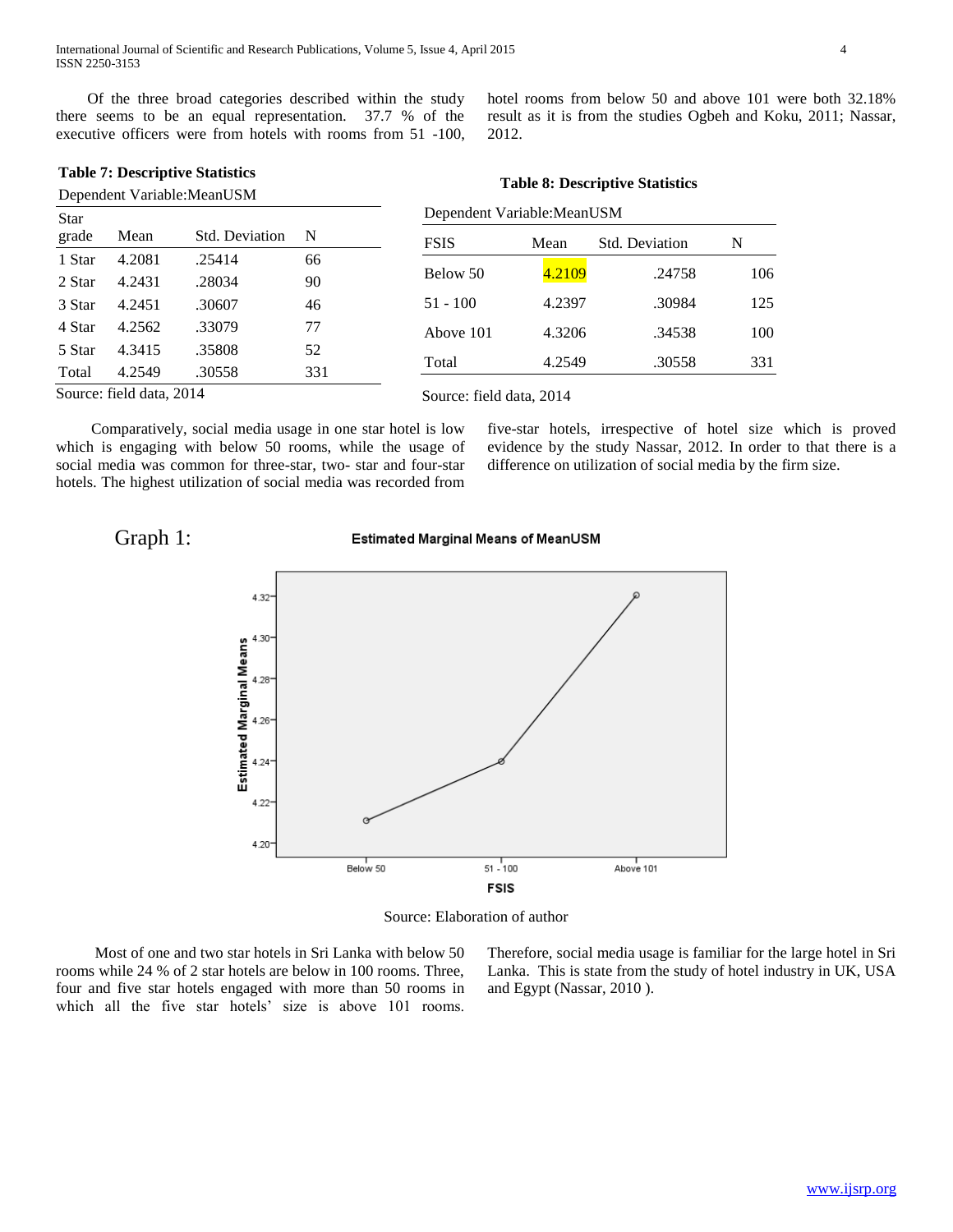**Table 9: Tests of Between-Subjects Effects**

| Dependent Variable: MeanUSM |                                                              |     |          |         |      |  |  |  |
|-----------------------------|--------------------------------------------------------------|-----|----------|---------|------|--|--|--|
| Source                      | Type III Sum of<br>df<br>F<br>Sig.<br>Squares<br>Mean Square |     |          |         |      |  |  |  |
| <b>Corrected Model</b>      | .665 <sup>a</sup>                                            | 2   | .333     | 3.619   | .028 |  |  |  |
| Intercept                   | 5945.255                                                     |     | 5945.255 | 6.468E4 | .000 |  |  |  |
| <b>FSIS</b>                 | .665                                                         | 2   | .333     | 3.619   | .028 |  |  |  |
| Error                       | 30.149                                                       | 328 | .092     |         |      |  |  |  |
| Total                       | 6023.289                                                     | 331 |          |         |      |  |  |  |
| Corrected Total             | 30.815                                                       | 330 |          |         |      |  |  |  |

a. R Squared = .022 (Adjusted R Squared = .016)

 Based on the Bonferroni pair wise comparisons and the plot, the mean utilization of social media among the firm size; above room 101 high compared the mean utilization of social media among the below 50 rooms. In order to that p- value of the Levenes' test for equality of variance is 0.0.01 which is less than the 0.05 in which equality of variance cannot be assumed (Chinna, Karuthan and Yuen, 2012). Then there is a difference in mean utilization of social media between number of rooms in below 50 and above 101.

## **Table 10: Multiple Comparisons**

Dependent Variable:MeanUSM

|                   |            |            | Mean Difference       |            |       | 95% Confidence Interval |                    |
|-------------------|------------|------------|-----------------------|------------|-------|-------------------------|--------------------|
| $(I)$ FSIS        |            | (J) FSIS   | $(I-J)$               | Std. Error | Sig.  | Lower Bound             | <b>Upper Bound</b> |
| <b>Bonferroni</b> | Below 50   | $51 - 100$ | $-.0288$              | .04003     | 1.000 | $-.1251$                | .0675              |
|                   |            | Above 101  | $-.1097$ <sup>*</sup> | .04227     | .030  | $-.2114$                | $-.0080$           |
|                   | $51 - 100$ | Below 50   | .0288                 | .04003     | 1.000 | $-.0675$                | .1251              |
|                   |            | Above 101  | $-.0809$              | .04068     | .143  | $-.1788$                | .0170              |
|                   | Above 101  | Below 50   | $.1097*$              | .04227     | .030  | .0080                   | .2114              |
|                   |            | $51 - 100$ | .0809                 | .04068     | .143  | $-.0170$                | .1788              |

Based on observed means.

The error term is Mean Square(Error) = .092.

\*. The mean difference is significant at the .05 level.

#### IV. CONCLUSION

 Social media is a good way to establish a relationship between hotels and their customers, it allows for one-to-one communication between them. Hotels can also receive regular feedback from their customers on their customer service, marketing campaigns. Therefore, hotels have a better chance of attracting customers by using social media. Social media is greatly utilized as a marketing strategy in all star graded hotels in Sri Lanka as a result, there is no difference in usage of social media. Although one-star hotels below with 50 rooms use social media for the marketing intelligence is limited. This may suggest the existence of a number of obstacles that make utilization of social media in their businesses, including, limited understanding of the potential of technology, costs of technology adoption, such as training, external expertise and upgrading software, or a lack of clear business strategies. Such conclusions match up with a number of studies such as: Buhalis (1996, 2003, 2005), Hull and Milne (2001) and AL- Allak, (2010). However, the pattern of usage is different by size of the hotels due to various factors.

Exposure to the IT knowledge, access to the internet for social media marketing, top management commitment and the Internet and IT usage infrastructure with adoption cost of capital could be the main reasons for the disparity in social media usage. From the this study is evident that hotels with star grades in which twostar, three-star, four-star, and five-star with larger room capacities (more than 50 rooms) have a higher probability of using social media.

#### **REFERENCES**

- [1] AL-allak B. 2010, "Evaluating the Adoption and Use of Internet-based Marketing Information Systems to Improve Marketing Intelligence (The Case of Tourism SMEs in Jordan)", International Journal of Marketing Studies, Vol.2, No.2; November 2010, Canadian Center of Science and Education, www.ccsenet.org/ijms
- [2] Annual report, (2014), Central Bank of Sri Lanka, Colombo, Sri Lanka
- [3] Arlt, W. (2005), A virtual Huanying, Selamat Datang and Herzlich Willkommen! The Internet as a Cross Cultural Promotional Tool for Tourism. In C. Haven-Tang and E. Jones (Eds.), Tourism SMEs, Service and Destination Competitiveness: International Perspectives, Wallingford: CAB International.